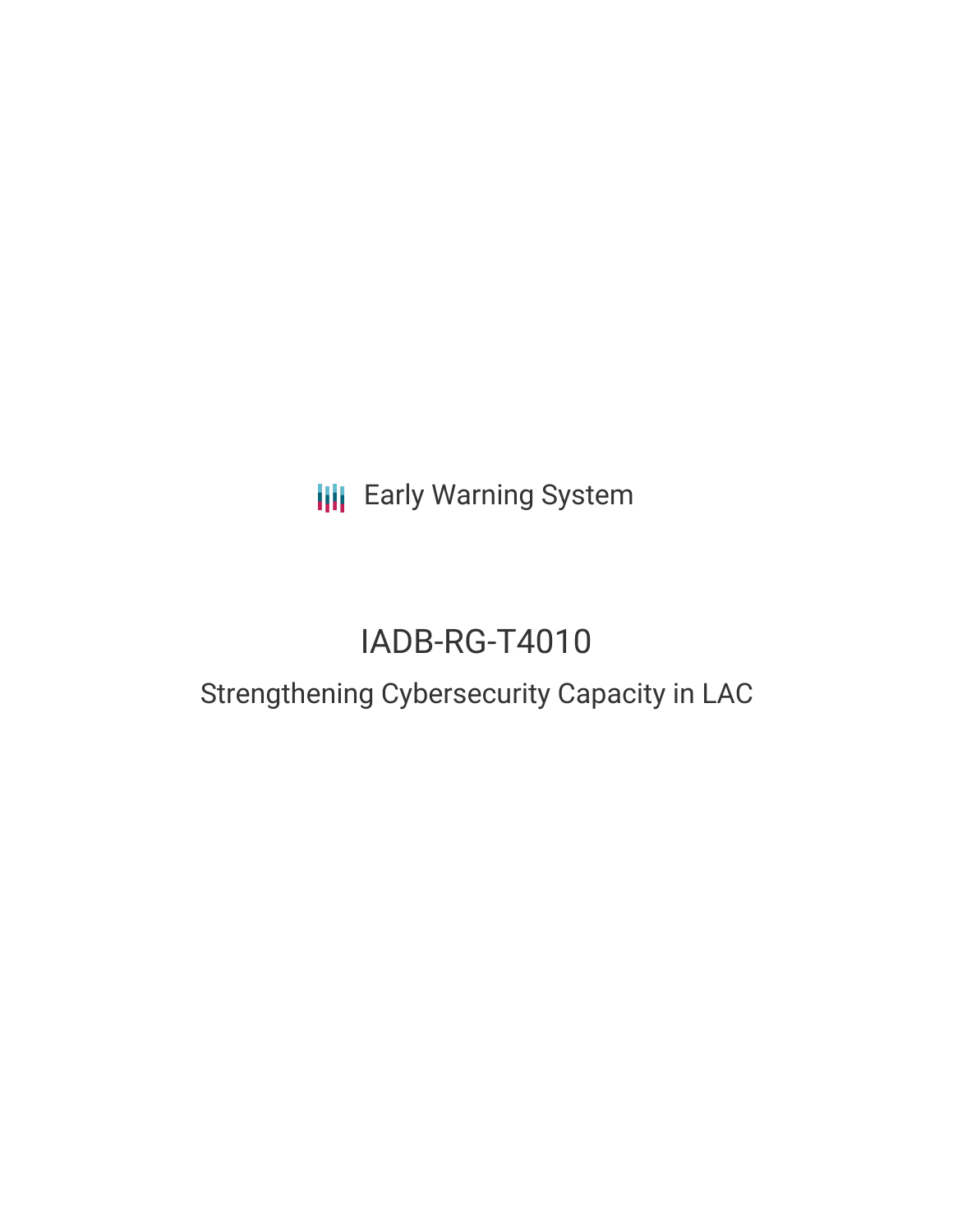

#### **Quick Facts**

| <b>Financial Institutions</b>  | Inter-American Development Bank (IADB)    |
|--------------------------------|-------------------------------------------|
| <b>Status</b>                  | Approved                                  |
| <b>Bank Risk Rating</b>        | U                                         |
| <b>Borrower</b>                | Regional                                  |
| <b>Sectors</b>                 | Law and Government, Technical Cooperation |
| <b>Investment Type(s)</b>      | <b>Advisory Services</b>                  |
| <b>Investment Amount (USD)</b> | $$3.00$ million                           |
| <b>Project Cost (USD)</b>      | $$3.00$ million                           |
|                                |                                           |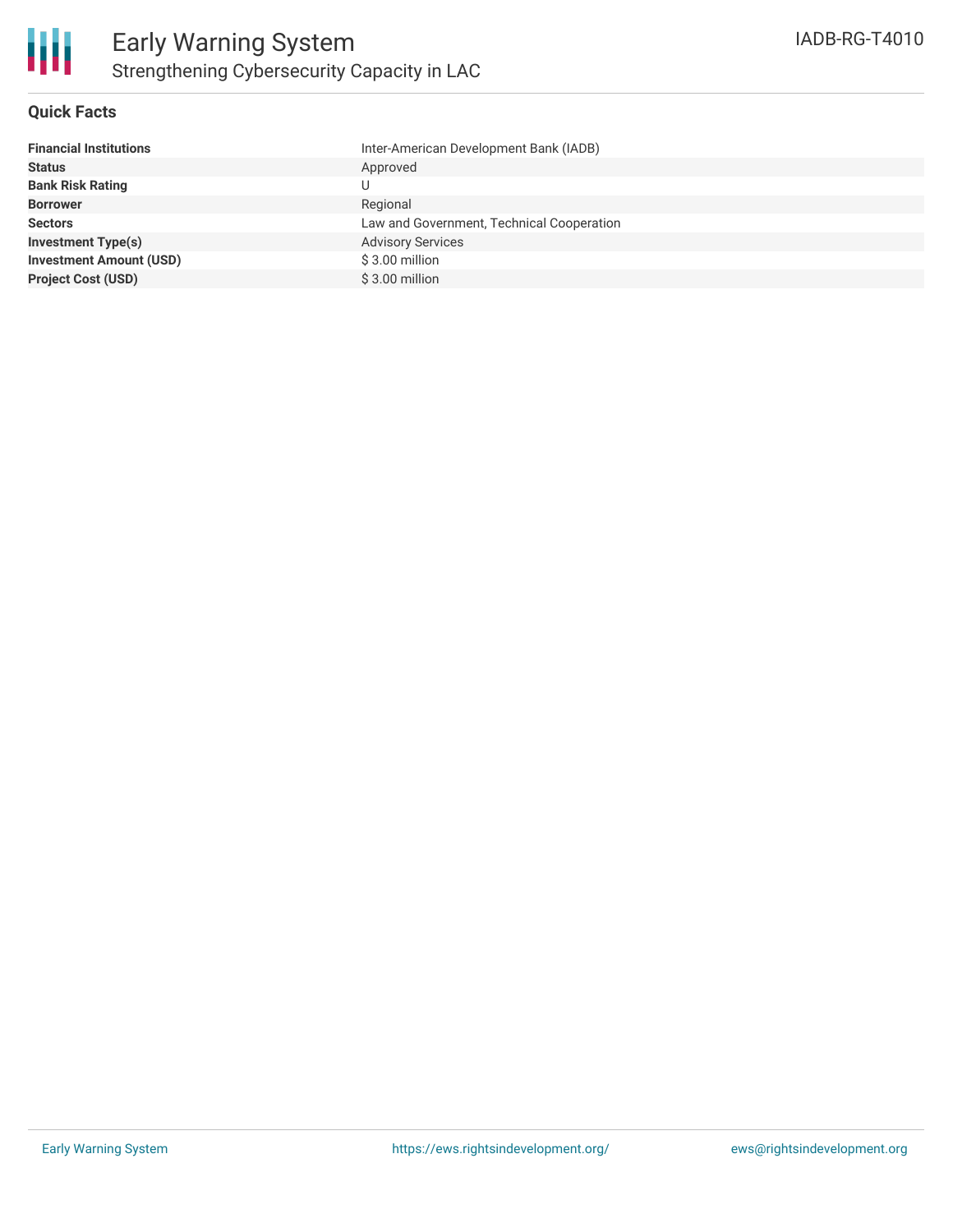

### **Project Description**

The objective of this project is to assist beneficiary countries to strengthen the capacity of the institutions responsible for coping with cybersecurity challenges, by providing government officials and policymakers access to the most advanced training, knowledge, expertise and best practices worldwide, and by supporting the incorporation of cybersecurity aspects in operations benefitting them.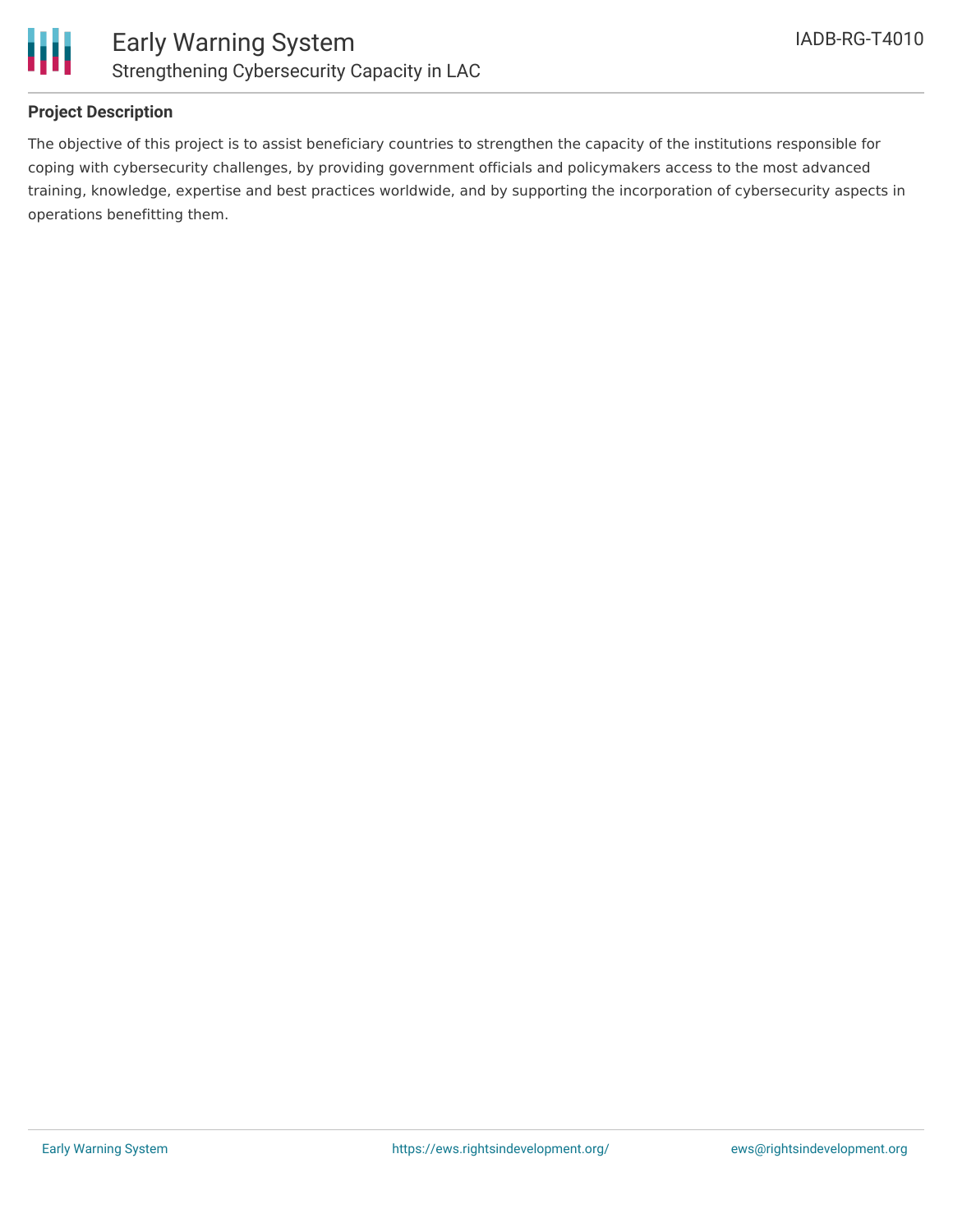

#### **Investment Description**

• Inter-American Development Bank (IADB)